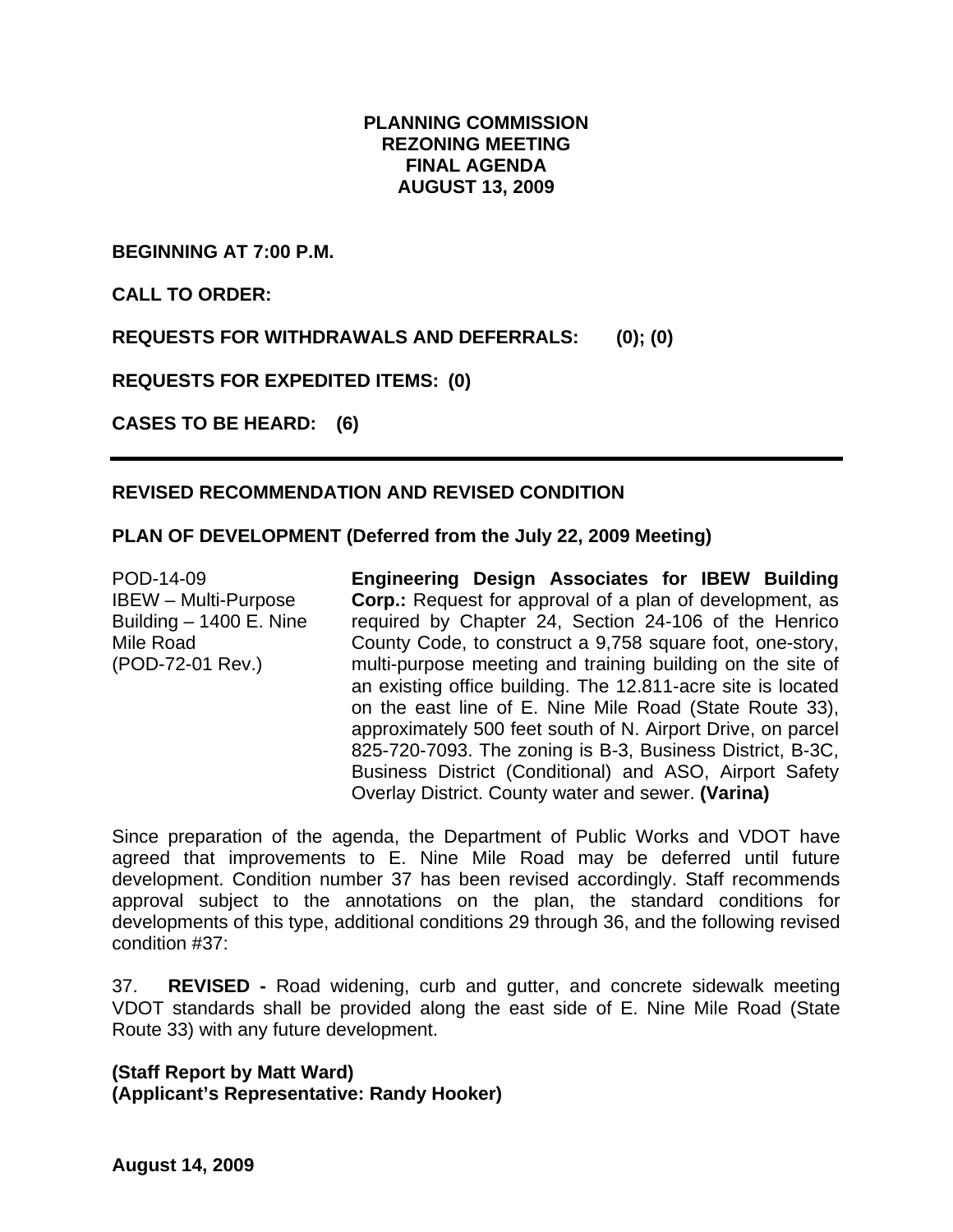## **(Applicable Rezoning Cases and PUPs: C-86C-87) (Expedited Agenda Requested) Approved**

## **BROOKLAND:**

## *Deferred from the July 9, 2009 Meeting.*

**C-19C-09 Anthony Battaglia for 3900 Bremner Blvd., LLC:** Request to conditionally rezone from B-2 Business District to B-3C Business District (Conditional), Parcels 772-750-8652 and 773-750-0152, containing 0.54 acre, located on the north line of Bremner Boulevard at its intersection with Compton Road. The applicant proposes a pest control company and associated storage facility. The use will be controlled by zoning ordinance regulations and proffered conditions. The Land Use Plan recommends Commercial Arterial. The site is in the Enterprise Zone. **Staff – Ben Sehl Recommended for Approval**

### **VARINA:**

**P-10-09 Tony Grillo for United Restaurant Group, LP**: Request for a Provisional Use Permit required by proffered condition #28 accepted with C-29C-06 to extend hours of operation to 2:00 a.m. for an existing restaurant (T.G.I. Friday's) on part of Parcel 815-718-5710, an outparcel within the Shops at White Oak Village, located on the northeast line of S. Laburnum Avenue at its intersection with Jan Road. The existing zoning is B-3C Business District (Conditional). The Land Use Plan recommends Planned Industry. The site is in the Airport Safety Overlay District and the Enterprise Zone. **Staff – Jamie Sherry Recommended for Approval**

#### **FAIRFIELD:**

None.

# **THREE CHOPT:**

# *Deferred from the July 9, 2009 Meeting.*

**C-8C-05 G. Edmond Massie, IV for Fidelity Properties, Ltd.:** Request to conditionally rezone from A-1 Agricultural District to RTHC Residential Townhouse District (Conditional), Parcel 746-764-5580, containing approximately 4.54 acres, located on the west line of Sadler Road approximately 290 feet south of Wonder Lane. The applicant proposes a residential townhouse development not to exceed six (6) dwelling units per acre. The RTH District allows a maximum gross density of 9 units per acre. The proposed use will be controlled by zoning ordinance regulations and proffered conditions. The Land Use Plan recommends Suburban Residential 1, 1.0 to 2.4 units net density per acre. **Staff – Ben Sehl Recommended for Approval**

# *Deferred from the July 9, 2009 Meeting.*

**C-19C-06 G. Edmond Massie, IV for Fidelity Properties, Ltd.:** Request to conditionally rezone from A-1 Agricultural District to RTHC Residential Townhouse District (Conditional), Parcels 746-763-2482, 746-763-2896, 746-763-1769, and 746- 764-3818, containing 10.79 acres, located on the east line of Glasgow Road, approximately 600 feet north of Ireland Lane. The applicant proposes a residential townhouse development not to exceed six (6) dwelling units per acre. The RTH District